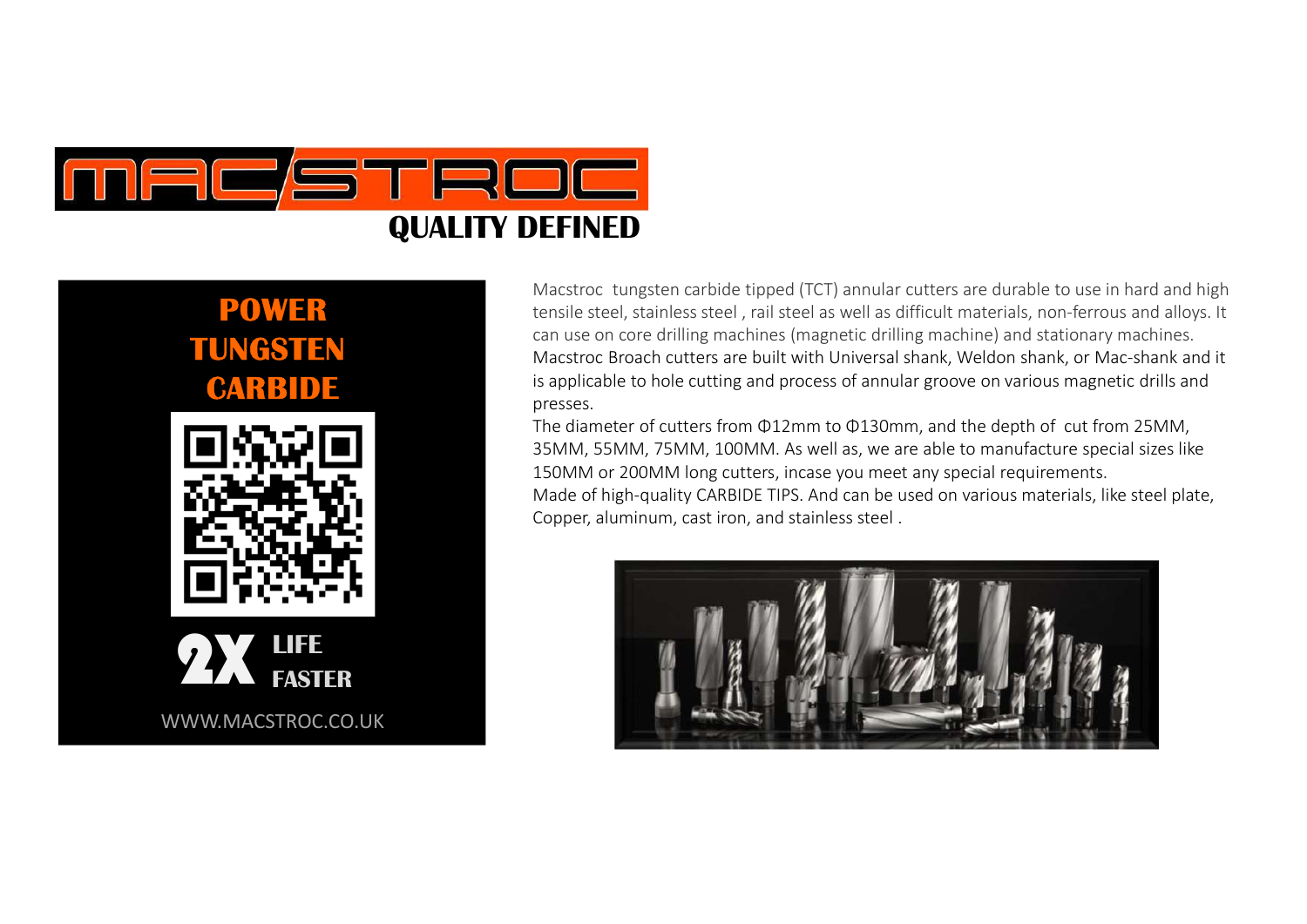

#### SHANK: WELDON OR UNIVERSAL

|                                  | 35MM             | <b>TTS- SERIES 35MM+LONG</b><br><b>SHANK: WELDON OR UNIVERSAL</b> |                  |                |                  |
|----------------------------------|------------------|-------------------------------------------------------------------|------------------|----------------|------------------|
| <b>CODE</b>                      | <b>SIZE DIAØ</b> | <b>CODE</b>                                                       | <b>SIZE DIAØ</b> | <b>CODE</b>    | <b>SIZE DIA</b>  |
| <b>MTT.12S</b>                   | Ø12              | <b>MTT.30S</b>                                                    | Ø30              | <b>MTT.48S</b> | Ø48              |
| <b>MTT.13S</b>                   | $\emptyset$ 13   | <b>MTT.31S</b>                                                    | Ø31              | <b>MTT.49S</b> | Ø49              |
| <b>MTT.14S</b>                   | Ø14              | <b>MTT.32S</b>                                                    | Ø32              | <b>MTT.50S</b> | Ø50              |
| <b>MTT.15S</b>                   | Ø15              | <b>MTT.33S</b>                                                    | Ø33              | <b>MTT.51S</b> | $\emptyset$ 51   |
| <b>MTT.16S</b>                   | Ø16              | <b>MTT.34S</b>                                                    | Ø34              | <b>MTT.52S</b> | $\phi$ 52        |
| <b>MTT.17S</b>                   | Ø17              | <b>MTT.35S</b>                                                    | $\varnothing$ 35 | <b>MTT.53S</b> | $\varnothing$ 53 |
| <b>MTT.18S</b>                   | Ø18              | <b>MTT.36S</b>                                                    | Ø36              | <b>MTT.54S</b> | Ø54              |
| <b>MTT.19S</b>                   | Ø19              | <b>MTT.37S</b>                                                    | Ø37              | <b>MTT.55S</b> | $\varnothing$ 55 |
| <b>MTT.20S</b>                   | Ø20              | <b>MTT.38S</b>                                                    | Ø38              | <b>MTT.56S</b> | Ø56              |
| <b>MTT.21S</b>                   | $\emptyset$ 21   | <b>MTT.39S</b>                                                    | Ø39              | <b>MTT.57S</b> | Ø57              |
|                                  | Ø22              | <b>MTT.40S</b>                                                    | Ø40              | <b>MTT.58S</b> | Ø58              |
|                                  |                  |                                                                   | Ø41              | <b>MTT.59S</b> | $\varnothing$ 59 |
| <b>MTT.22S</b>                   |                  |                                                                   |                  |                |                  |
| <b>MTT.23S</b>                   | Ø23              | <b>MTT.41S</b>                                                    |                  | <b>MTT.60S</b> | Ø60              |
| <b>MTT.24S</b>                   | Ø24              | <b>MTT.42S</b>                                                    | Ø42              | <b>MTT.61S</b> | Ø61              |
| <b>MTT.25S</b>                   | Ø25              | <b>MTT.43S</b>                                                    | Ø43              | <b>MTT.62S</b> | Ø62              |
| <b>MTT.26S</b>                   | Ø26              | <b>MTT.44S</b>                                                    | Ø44              | MTT.63S        | Ø63              |
| <b>MTT.27S</b><br><b>MTT.28S</b> | Ø27<br>Ø28       | <b>MTT.45S</b><br><b>MTT.46S</b>                                  | Ø45<br>Ø46       | <b>MTT.64S</b> | Ø64              |



| <b>CODE</b>        | <b>SIZE</b>                      |           | <b>ANNULAR CUTTERS</b>             |
|--------------------|----------------------------------|-----------|------------------------------------|
| MPDT.20            | 6.35 X 90 MM                     |           | $\emptyset$ 12 - $\emptyset$ 17 MM |
| MPDT.30<br>MPDT.35 | 8 X 90 MM<br>8 X 103 MM          |           | $\emptyset$ 18 – $\emptyset$ 65 MM |
|                    |                                  |           | Ø66 - Ø130 MM                      |
|                    |                                  |           |                                    |
|                    |                                  |           |                                    |
| SIZE DIAØ          | <b>CODE</b>                      |           | SIZE DIAØ                          |
| Ø66<br>Ø67         | <b>MTT.84S</b><br><b>MTT.85S</b> |           | Ø84<br>Ø85                         |
| Ø68                | <b>MTT.86S</b>                   |           | Ø86                                |
| Ø69<br>Ø70         | <b>MTT.87S</b><br><b>MTT.88S</b> |           | Ø87<br>Ø88                         |
|                    |                                  | PILOT PIN |                                    |

|                |                |                |                  |                |                  | PILOT PIN      |                        |
|----------------|----------------|----------------|------------------|----------------|------------------|----------------|------------------------|
|                |                |                |                  | <b>CODE</b>    |                  | <b>SIZE</b>    | <b>ANNULAR CUTTERS</b> |
|                |                |                |                  | MPDT.20        |                  | 6.35 X 90 MM   | Ø12 - Ø17 MM           |
|                |                |                |                  | MPDT.30        |                  | 8 X 90 MM      | $Ø18 - Ø65$ MM         |
|                |                |                |                  | MPDT.35        |                  | 8 X 103 MM     | Ø66 - Ø130 MM          |
| <b>/ERSAL</b>  |                |                |                  |                |                  |                |                        |
|                |                |                |                  |                |                  |                |                        |
| <b>CODE</b>    | SIZE DIAØ      | <b>CODE</b>    | SIZE DIAØ        | <b>CODE</b>    | <b>SIZE DIAØ</b> | <b>CODE</b>    | SIZE DIAØ              |
| <b>MTT.30S</b> | Ø30            | <b>MTT.48S</b> | Ø48              | MTT.66S        | Ø66              | <b>MTT.84S</b> | Ø84                    |
| <b>MTT.31S</b> | Ø31            | <b>MTT.49S</b> | Ø49              | <b>MTT.67S</b> | Ø67              | <b>MTT.85S</b> | Ø85                    |
| <b>MTT.32S</b> | $\emptyset$ 32 | <b>MTT.50S</b> | $\emptyset$ 50   | <b>MTT.68S</b> | $\emptyset$ 68   | <b>MTT.86S</b> | Ø86                    |
| <b>MTT.33S</b> | Ø33            | <b>MTT.51S</b> | $\emptyset$ 51   | <b>MTT.69S</b> | Ø69              | <b>MTT.87S</b> | Ø87                    |
| <b>MTT.34S</b> | Ø34            | <b>MTT.52S</b> | $\varnothing$ 52 | <b>MTT.70S</b> | Ø70              | <b>MTT.88S</b> | Ø88                    |
| <b>MTT.35S</b> | $\emptyset$ 35 | <b>MTT.53S</b> | $\phi$ 53        | <b>MTT.71S</b> | Ø71              | <b>MTT.89S</b> | Ø89                    |
| <b>MTT.36S</b> | Ø36            | <b>MTT.54S</b> | $\emptyset$ 54   | <b>MTT.72S</b> | Ø72              | <b>MTT.90S</b> | Ø90                    |
| MTT.37S        | Ø37            | <b>MTT.55S</b> | $\varnothing$ 55 | <b>MTT.73S</b> | Ø73              | MTT.91S        | Ø91                    |
| <b>MTT.38S</b> | Ø38            | <b>MTT.56S</b> | $\emptyset$ 56   | <b>MTT.74S</b> | Ø74              | <b>MTT.92S</b> | Ø92                    |
| MTT.39S        | Ø39            | <b>MTT.57S</b> | $\phi$ 57        | <b>MTT.75S</b> | Ø75              | <b>MTT.93S</b> | Ø93                    |
| <b>MTT.40S</b> | Ø40            | <b>MTT.58S</b> | $\emptyset$ 58   | <b>MTT.76S</b> | Ø76              | <b>MTT.94S</b> | Ø94                    |
| <b>MTT.41S</b> | Ø41            | <b>MTT.59S</b> | $\phi$ 59        | <b>MTT.77S</b> | Ø77              | <b>MTT.95S</b> | Ø95                    |
| <b>MTT.42S</b> | Ø42            | <b>MTT.60S</b> | Ø60              | <b>MTT.78S</b> | Ø78              | <b>MTT.96S</b> | Ø96                    |
| MTT.43S        | Ø43            | MTT.61S        | Ø61              | <b>MTT.79S</b> | Ø79              | <b>MTT.97S</b> | Ø97                    |
| <b>MTT.44S</b> | Ø44            | <b>MTT.62S</b> | Ø62              | <b>MTT.80S</b> | Ø80              | <b>MTT.98S</b> | Ø98                    |
| <b>MTT.45S</b> | Ø45            | <b>MTT.63S</b> | Ø63              | <b>MTT.81S</b> | Ø81              | <b>MTT.99S</b> | Ø99                    |
| <b>MTT.46S</b> | Ø46            | <b>MTT.64S</b> | Ø64              | <b>MTT.82S</b> | Ø82              | MTT.100S       | Ø100                   |
|                | Ø47            | <b>MTT.65S</b> | Ø65              | <b>MTT.83S</b> | Ø83              | MTT.101S       | Ø101                   |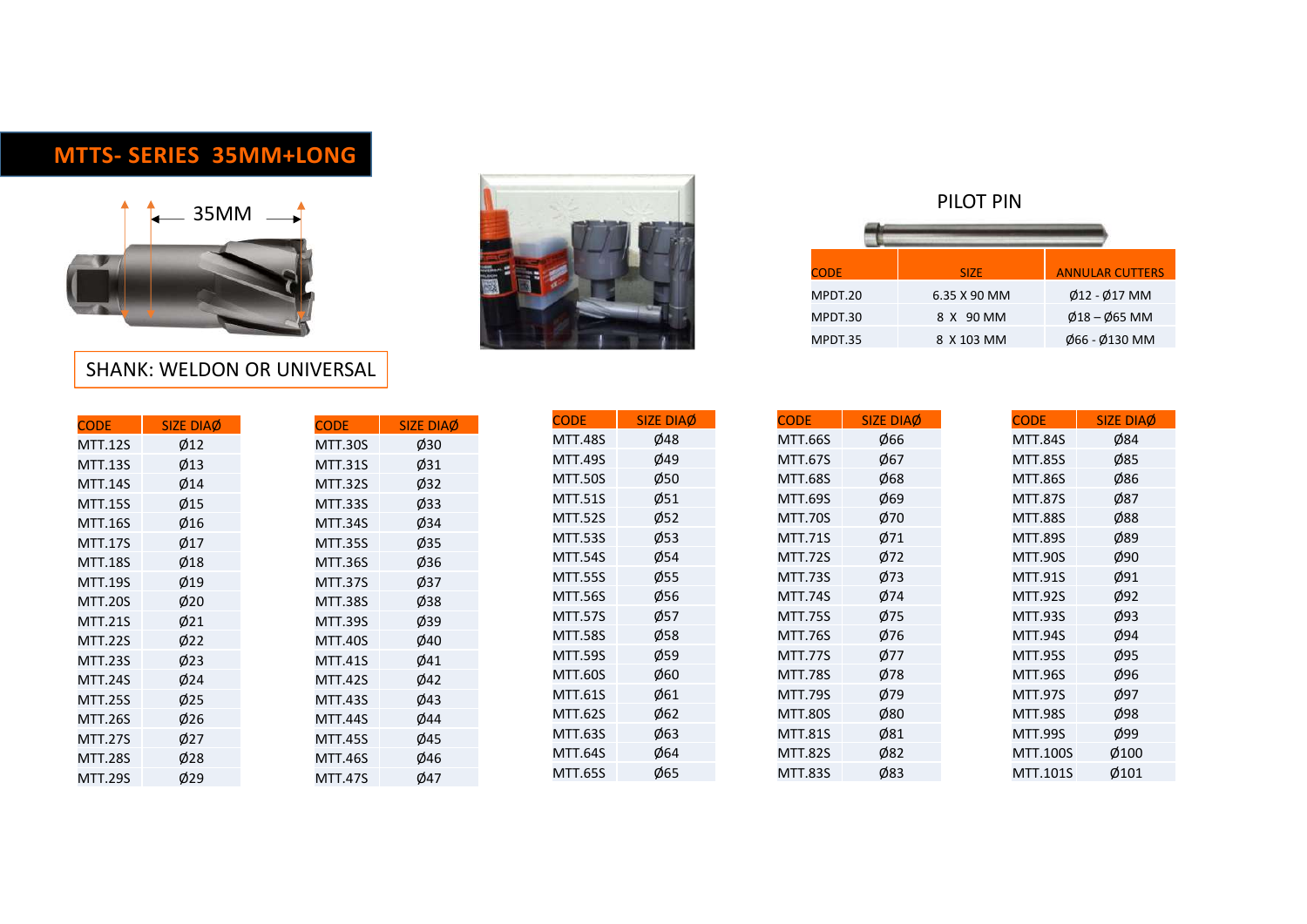#### MTTL-SERIES 55MM+LONG



#### SHANK: WELDON OR UNIVERSAL

|                                  |                  | <b>ITTL-SERIES 55MM+LONG</b><br>55MM<br><b>SHANK: WELDON OR UNIVERSAL</b> |                  |                |                      |
|----------------------------------|------------------|---------------------------------------------------------------------------|------------------|----------------|----------------------|
|                                  |                  |                                                                           |                  |                |                      |
|                                  |                  |                                                                           |                  | <b>CODE</b>    | <b>SIZE DIA</b>      |
| <b>CODE</b>                      | <b>SIZE DIAØ</b> | <b>CODE</b>                                                               | <b>SIZE DIAØ</b> | <b>MTT.48L</b> | Ø48                  |
| <b>MTT.12L</b><br><b>MTT.13L</b> | Ø12<br>Ø13       | MTT.30L<br><b>MTT.31L</b>                                                 | Ø30<br>Ø31       | <b>MTT.49L</b> | Ø49                  |
| <b>MTT.14L</b>                   | Ø14              | <b>MTT.32L</b>                                                            | Ø32              | <b>MTT.50L</b> | Ø50                  |
| <b>MTT.15L</b>                   | Ø15              | MTT.33L                                                                   | Ø33              | <b>MTT.51L</b> | Ø51                  |
| <b>MTT.16L</b>                   | Ø16              | MTT.34L                                                                   | Ø34              | <b>MTT.52L</b> | $\phi$ <sub>52</sub> |
| <b>MTT.17L</b>                   | Ø17              | <b>MTT.35L</b>                                                            | Ø35              | <b>MTT.53L</b> | Ø53                  |
| <b>MTT.18L</b>                   | Ø18              | <b>MTT.36L</b>                                                            | Ø36              | MTT.54L        | Ø54                  |
| <b>MTT.19L</b>                   | Ø19              | <b>MTT.37L</b>                                                            | Ø37              | <b>MTT.55L</b> | $\emptyset$ 55       |
| <b>MTT.20L</b>                   | Ø20              | <b>MTT.38L</b>                                                            | Ø38              | <b>MTT.56L</b> | Ø56                  |
| <b>MTT.21L</b>                   | $\emptyset$ 21   | <b>MTT.39L</b>                                                            | Ø39              | <b>MTT.57L</b> | Ø57                  |
| <b>MTT.22L</b>                   | Ø22              | <b>MTT.40L</b>                                                            | Ø40              | <b>MTT.58L</b> | Ø58                  |
| <b>MTT.23L</b>                   | Ø23              | <b>MTT.41L</b>                                                            | Ø41              | <b>MTT.59L</b> | Ø59                  |
| <b>MTT.24L</b>                   | Ø24              | MTT.42L                                                                   | Ø42              | <b>MTT.60L</b> | Ø60                  |
| <b>MTT.25L</b>                   | Ø25              | MTT.43L                                                                   | Ø43              | <b>MTT.61L</b> | Ø61                  |
| <b>MTT.26L</b>                   | Ø26              | MTT.44L                                                                   | Ø44              | <b>MTT.62L</b> | Ø62                  |
| <b>MTT.27L</b>                   | Ø27              | <b>MTT.45L</b>                                                            | Ø45              | <b>MTT.63L</b> | Ø63                  |
| <b>MTT.28L</b>                   | Ø28              | <b>MTT.46L</b>                                                            | Ø46              | <b>MTT.64L</b> | Ø64                  |
| <b>MTT.29L</b>                   | Ø29              | <b>MTT.47L</b>                                                            | Ø47              | <b>MTT.65L</b> | Ø65                  |
|                                  |                  |                                                                           |                  |                |                      |



|              |            | PILOT PIN     |                                  |                                    |
|--------------|------------|---------------|----------------------------------|------------------------------------|
|              |            |               |                                  |                                    |
|              |            |               |                                  |                                    |
| <b>CODE</b>  |            | <b>SIZE</b>   |                                  | <b>ANNULAR CUTTERS</b>             |
|              |            |               |                                  | Ø12 - Ø17 MM                       |
| MPDT.40      |            | 6.35 X 106 MM |                                  |                                    |
| MPDT.50      |            | 8 X 108 MM    |                                  | $\emptyset$ 18 – $\emptyset$ 65 MM |
| MPDT.55      |            | 8 X 115 MM    |                                  | Ø66 - Ø130 MM                      |
|              |            |               |                                  |                                    |
|              |            |               |                                  |                                    |
|              | SIZE DIAØ  | <b>CODE</b>   |                                  | SIZE DIAØ                          |
| Ė.<br>.66L   | Ø66        |               | <b>MTT.84L</b>                   | Ø84                                |
| .67L         | Ø67        |               | <b>MTT.85L</b>                   | Ø85                                |
| .68L         | Ø68        |               | <b>MTT.86L</b>                   | Ø86                                |
| .69L<br>.70L | Ø69<br>Ø70 |               | <b>MTT.87L</b><br><b>MTT.88L</b> | Ø87<br>Ø88                         |

|                |                |                           |                             |                           |                  | PILOT PIN                        |                        |
|----------------|----------------|---------------------------|-----------------------------|---------------------------|------------------|----------------------------------|------------------------|
|                |                |                           |                             | <b>CODE</b>               |                  | <b>SIZE</b>                      | <b>ANNULAR CUTTERS</b> |
|                |                |                           |                             | MPDT.40                   |                  | 6.35 X 106 MM                    | Ø12 - Ø17 MM           |
|                |                |                           |                             | MPDT.50                   |                  | 8 X 108 MM                       | $Ø18 - Ø65$ MM         |
|                |                |                           |                             | MPDT.55                   |                  | 8 X 115 MM                       | Ø66 - Ø130 MM          |
| <b>CODE</b>    | SIZE DIAØ      | <b>CODE</b>               | <b>SIZE DIAØ</b>            | <b>CODE</b>               | <b>SIZE DIAØ</b> | <b>CODE</b>                      | SIZE DIAØ              |
| <b>MTT.30L</b> | Ø30            | <b>MTT.48L</b>            | Ø48                         | MTT.66L                   | Ø66              | <b>MTT.84L</b>                   | Ø84                    |
| <b>MTT.31L</b> | Ø31            | MTT.49L                   | Ø49                         | MTT.67L                   | Ø67              | <b>MTT.85L</b>                   | Ø85                    |
| <b>MTT.32L</b> | $\emptyset$ 32 | <b>MTT.50L</b>            | $\emptyset$ 50              | <b>MTT.68L</b>            | $\emptyset$ 68   | <b>MTT.86L</b>                   | Ø86                    |
| MTT.33L        | Ø33            | <b>MTT.51L</b>            | $\emptyset$ 51              | MTT.69L                   | $\emptyset$ 69   | <b>MTT.87L</b>                   | Ø87                    |
| MTT.34L        | Ø34            | MTT.52L                   | $\phi$ 52                   | <b>MTT.70L</b>            | Ø70              | <b>MTT.88L</b>                   | Ø88                    |
| <b>MTT.35L</b> | $\emptyset$ 35 | MTT.53L                   | $\phi$ 53                   | <b>MTT.71L</b>            | Ø71              | <b>MTT.89L</b>                   | Ø89                    |
| <b>MTT.36L</b> | Ø36            | MTT.54L                   | $\emptyset$ 54              | MTT.72L                   | Ø72              | <b>MTT.90L</b>                   | Ø90                    |
| MTT.37L        | Ø37            | MTT.55L                   | $\varnothing$ 55            | MTT.73L                   | Ø73              | <b>MTT.91L</b>                   | Ø91                    |
| <b>MTT.38L</b> | Ø38            | <b>MTT.56L</b>            | $\emptyset$ 56              | MTT.74L                   | Ø74              | <b>MTT.92L</b>                   | Ø92                    |
| <b>MTT.39L</b> | Ø39            | MTT.57L                   | $\phi$ 57                   | MTT.75L                   | Ø75              | <b>MTT.93L</b>                   | Ø93                    |
| <b>MTT.40L</b> | Ø40            | <b>MTT.58L</b><br>MTT.59L | $\emptyset$ 58<br>$\phi$ 59 | <b>MTT.76L</b><br>MTT.77L | Ø76<br>Ø77       | <b>MTT.94L</b><br><b>MTT.95L</b> | Ø94<br>Ø95             |
| <b>MTT.41L</b> | Ø41            | MTT.60L                   | Ø60                         | <b>MTT.78L</b>            | Ø78              | <b>MTT.96L</b>                   | Ø96                    |
| MTT.42L        | Ø42            | <b>MTT.61L</b>            | Ø61                         | <b>MTT.79L</b>            | Ø79              | <b>MTT.97L</b>                   | Ø97                    |
| MTT.43L        | Ø43            | MTT.62L                   | Ø62                         | <b>MTT.80L</b>            | Ø80              | <b>MTT.98L</b>                   | Ø98                    |
| MTT.44L        | Ø44            | MTT.63L                   | Ø63                         | <b>MTT.81L</b>            | Ø81              | <b>MTT.99L</b>                   | Ø99                    |
| <b>MTT.45L</b> | Ø45            | <b>MTT.64L</b>            | Ø64                         | <b>MTT.82L</b>            | Ø82              | <b>MTT.100L</b>                  | Ø100                   |
| <b>MTT.46L</b> | Ø46            |                           |                             |                           |                  |                                  |                        |
| <b>MTT.47L</b> | Ø47            | MTT.65L                   | Ø65                         | MTT.83L                   | Ø83              | MTT.101L                         | Ø101                   |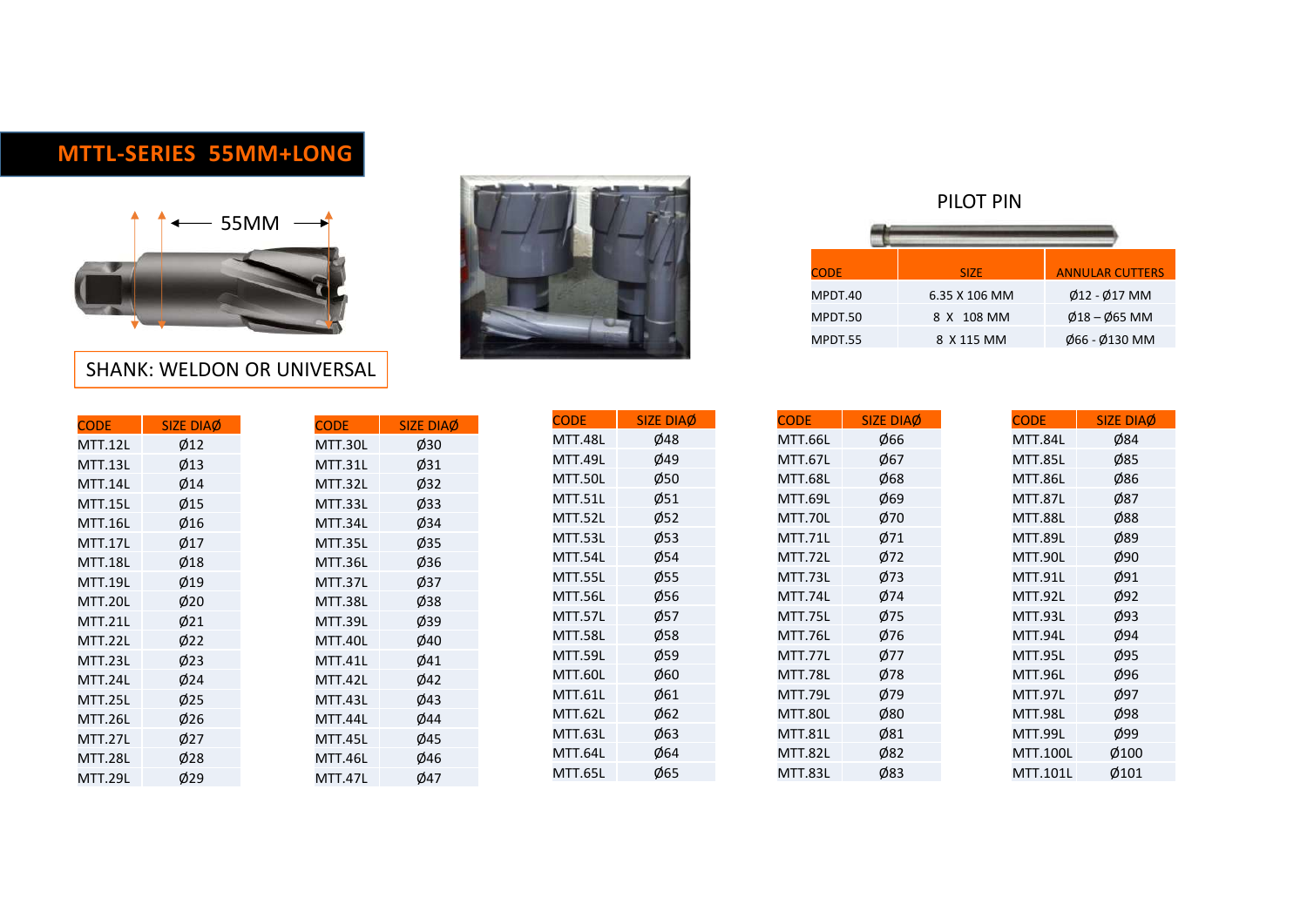## MTTY-SERIES 75MM+LONG



#### SHANK: WELDON OR UNIVERSAL





| <b>CODE</b> | SIZE.      | <b>ANNULAR CUTTERS</b>   |
|-------------|------------|--------------------------|
| MPDT.70     | 8 X 130 MM | $Ø12 - Ø65$ MM           |
| MPDT.75     | 8 X 145 MM | $\emptyset$ 66 – Ø130 MM |

|                                  |                  | <b>MTTY-SERIES 75MM+LONG</b>              |                  |                |                  |
|----------------------------------|------------------|-------------------------------------------|------------------|----------------|------------------|
|                                  |                  | 75MM<br><b>SHANK: WELDON OR UNIVERSAL</b> |                  |                |                  |
| <b>CODE</b>                      | <b>SIZE DIAØ</b> | <b>CODE</b>                               | <b>SIZE DIAØ</b> | <b>CODE</b>    | <b>SIZE DIA</b>  |
| <b>MTT.12Y</b>                   | Ø12              | <b>MTT.30Y</b>                            | Ø30              | <b>MTT.48Y</b> | Ø48              |
| <b>MTT.13Y</b>                   | Ø13              | <b>MTT.31Y</b>                            | Ø31              | <b>MTT.49Y</b> | Ø49              |
| <b>MTT.14Y</b>                   | Ø14              | <b>MTT.32Y</b>                            | Ø32              | <b>MTT.50Y</b> | Ø50              |
| <b>MTT.15Y</b>                   | Ø15              | <b>MTT.33Y</b>                            | $\varnothing$ 33 | <b>MTT.51Y</b> | $\emptyset$ 51   |
| <b>MTT.16Y</b>                   | Ø16              | <b>MTT.34Y</b>                            | Ø34              | <b>MTT.52Y</b> | $\varnothing$ 52 |
| <b>MTT.17Y</b>                   | Ø17              | <b>MTT.35Y</b>                            | $\varnothing$ 35 | <b>MTT.53Y</b> | $\varnothing$ 53 |
| <b>MTT.18Y</b>                   | Ø18              | <b>MTT.36Y</b>                            | Ø36              | <b>MTT.54Y</b> | Ø54              |
| <b>MTT.19Y</b>                   | Ø19              | <b>MTT.37Y</b>                            | Ø37              | <b>MTT.55Y</b> | $\varnothing$ 55 |
|                                  | Ø20              | <b>MTT.38Y</b>                            | Ø38              | <b>MTT.56Y</b> | Ø56              |
|                                  |                  |                                           |                  |                |                  |
| <b>MTT.20Y</b>                   |                  |                                           |                  | <b>MTT.57Y</b> | Ø57              |
| <b>MTT.21Y</b><br><b>MTT.22Y</b> | Ø21              | <b>MTT.39Y</b>                            | Ø39              | <b>MTT.58Y</b> | Ø58              |
|                                  | Ø22              | <b>MTT.40Y</b>                            | Ø40              | <b>MTT.59Y</b> | $\varnothing$ 59 |
| <b>MTT.23Y</b><br><b>MTT.24Y</b> | Ø23              | <b>MTT.41Y</b><br><b>MTT.42Y</b>          | Ø41              | <b>MTT.60Y</b> | Ø60              |
|                                  | Ø24              |                                           | Ø42              | <b>MTT.61Y</b> | Ø61              |
| <b>MTT.25Y</b><br><b>MTT.26Y</b> | Ø25              | <b>MTT.43Y</b><br><b>MTT.44Y</b>          | Ø43              | <b>MTT.62Y</b> | Ø62              |
|                                  | Ø26              |                                           | Ø44              | MTT.63Y        | Ø63              |
| <b>MTT.27Y</b><br><b>MTT.28Y</b> | Ø27<br>Ø28       | <b>MTT.45Y</b><br><b>MTT.46Y</b>          | Ø45<br>Ø46       | <b>MTT.64Y</b> | Ø64<br>Ø65       |

| <b>/ERSAL</b>  |                  |                |                      | <b>CODE</b><br>MPDT.70<br>MPDT.75 |                  |
|----------------|------------------|----------------|----------------------|-----------------------------------|------------------|
| <b>CODE</b>    | <b>SIZE DIAØ</b> | <b>CODE</b>    | <b>SIZE DIAØ</b>     | <b>CODE</b>                       | <b>SIZE DIAØ</b> |
| <b>MTT.30Y</b> | Ø30              | <b>MTT.48Y</b> | Ø48                  | <b>MTT.66Y</b>                    | Ø66              |
| <b>MTT.31Y</b> | Ø31              | <b>MTT.49Y</b> | Ø49                  | <b>MTT.67Y</b>                    | Ø67              |
| <b>MTT.32Y</b> | Ø32              | <b>MTT.50Y</b> | Ø50                  | <b>MTT.68Y</b>                    | Ø68              |
| <b>MTT.33Y</b> | Ø33              | <b>MTT.51Y</b> | $\emptyset$ 51       | <b>MTT.69Y</b>                    | Ø69              |
| <b>MTT.34Y</b> | Ø34              | <b>MTT.52Y</b> | $\phi$ <sub>52</sub> | <b>MTT.70Y</b>                    | Ø70              |
| <b>MTT.35Y</b> | Ø35              | <b>MTT.53Y</b> | $\varnothing$ 53     | <b>MTT.71Y</b>                    | Ø71              |
| <b>MTT.36Y</b> | Ø36              | <b>MTT.54Y</b> | Ø54                  | <b>MTT.72Y</b>                    | Ø72              |
| <b>MTT.37Y</b> | Ø37              | <b>MTT.55Y</b> | $\emptyset$ 55       | <b>MTT.73Y</b>                    | Ø73              |
| <b>MTT.38Y</b> | Ø38              | <b>MTT.56Y</b> | Ø56                  | <b>MTT.74Y</b>                    | Ø74              |
| <b>MTT.39Y</b> | Ø39              | <b>MTT.57Y</b> | Ø57                  | <b>MTT.75Y</b>                    | Ø75              |
| <b>MTT.40Y</b> | Ø40              | <b>MTT.58Y</b> | $\varnothing$ 58     | <b>MTT.76Y</b>                    | Ø76              |
| MTT.41Y        | Ø41              | <b>MTT.59Y</b> | $\varnothing$ 59     | <b>MTT.77Y</b>                    | Ø77              |
| <b>MTT.42Y</b> | Ø42              | <b>MTT.60Y</b> | Ø60                  | <b>MTT.78Y</b>                    | Ø78              |
| <b>MTT.43Y</b> | Ø43              | MTT.61Y        | Ø61                  | <b>MTT.79Y</b>                    | Ø79              |
| <b>MTT.44Y</b> | Ø44              | <b>MTT.62Y</b> | Ø62                  | <b>MTT.80Y</b>                    | Ø80              |
| <b>MTT.45Y</b> | Ø45              | <b>MTT.63Y</b> | Ø63                  | <b>MTT.81Y</b>                    | Ø81              |
| <b>MTT.46Y</b> | Ø46              | <b>MTT.64Y</b> | Ø64                  | <b>MTT.82Y</b>                    | Ø82              |
| <b>MTT.47Y</b> | Ø47              | <b>MTT.65Y</b> | Ø65                  | <b>MTT.83Y</b>                    | Ø83              |

|                                  |                       |                                  |                  | PILOT PIN                        |                        |
|----------------------------------|-----------------------|----------------------------------|------------------|----------------------------------|------------------------|
|                                  |                       |                                  |                  |                                  |                        |
|                                  |                       | <b>CODE</b>                      |                  | <b>SIZE</b>                      | <b>ANNULAR CUTTERS</b> |
|                                  |                       | MPDT.70                          |                  | 8 X 130 MM                       | $Ø12 - Ø65$ MM         |
|                                  |                       | MPDT.75                          |                  | 8 X 145 MM                       | Ø66-Ø130 MM            |
|                                  |                       |                                  |                  |                                  |                        |
| <b>CODE</b>                      | <b>SIZE DIAØ</b>      | <b>CODE</b>                      | <b>SIZE DIAØ</b> | <b>CODE</b>                      | SIZE DIAØ              |
| <b>MTT.48Y</b>                   | Ø48                   | <b>MTT.66Y</b>                   | Ø66              | <b>MTT.84Y</b>                   | Ø84                    |
| <b>MTT.49Y</b>                   | Ø49                   | <b>MTT.67Y</b>                   | Ø67              | <b>MTT.85Y</b>                   | Ø85                    |
| <b>MTT.50Y</b>                   | $\emptyset$ 50        | <b>MTT.68Y</b>                   | Ø68              | <b>MTT.86Y</b>                   | Ø86                    |
| <b>MTT.51Y</b>                   | $\emptyset$ 51        | <b>MTT.69Y</b>                   | Ø69              | <b>MTT.87Y</b>                   | Ø87                    |
| <b>MTT.52Y</b>                   | $\phi$ 52             | <b>MTT.70Y</b>                   | Ø70              | <b>MTT.88Y</b>                   | Ø88                    |
| <b>MTT.53Y</b>                   | $\varnothing$ 53      | <b>MTT.71Y</b>                   | Ø71              | <b>MTT.89Y</b>                   | Ø89                    |
| <b>MTT.54Y</b>                   | $\emptyset$ 54        | <b>MTT.72Y</b>                   | Ø72              | <b>MTT.90Y</b>                   | Ø90                    |
| <b>MTT.55Y</b>                   | $\emptyset$ 55        | <b>MTT.73Y</b>                   | Ø73              | MTT.91Y                          | Ø91                    |
| <b>MTT.56Y</b>                   | Ø56                   | <b>MTT.74Y</b>                   | Ø74              | <b>MTT.92Y</b>                   | Ø92                    |
| <b>MTT.57Y</b>                   | $\phi$ 57             | <b>MTT.75Y</b>                   | Ø75              | <b>MTT.93Y</b>                   | Ø93                    |
| <b>MTT.58Y</b>                   | $\emptyset$ 58<br>Ø59 | <b>MTT.76Y</b><br>MTT.77Y        | Ø76<br>Ø77       | <b>MTT.94Y</b><br><b>MTT.95Y</b> | Ø94<br>Ø95             |
| <b>MTT.59Y</b><br><b>MTT.60Y</b> | Ø60                   | <b>MTT.78Y</b>                   | Ø78              | <b>MTT.96Y</b>                   | Ø96                    |
| MTT.61Y                          | $\emptyset$ 61        | <b>MTT.79Y</b>                   | Ø79              | <b>MTT.97Y</b>                   | Ø97                    |
| <b>MTT.62Y</b>                   | Ø62                   | <b>MTT.80Y</b>                   | Ø80              | <b>MTT.98Y</b>                   | Ø98                    |
|                                  | Ø63                   | <b>MTT.81Y</b>                   | Ø81              | MTT.99Y                          | Ø99                    |
|                                  |                       |                                  | Ø82              | MTT.100Y                         | $\emptyset$ 100        |
|                                  |                       |                                  |                  |                                  |                        |
| MTT.63Y<br>MTT.64Y<br>MTT.65Y    | Ø64<br>Ø65            | <b>MTT.82Y</b><br><b>MTT.83Y</b> | Ø83              | MTT.101Y                         | $\emptyset$ 101        |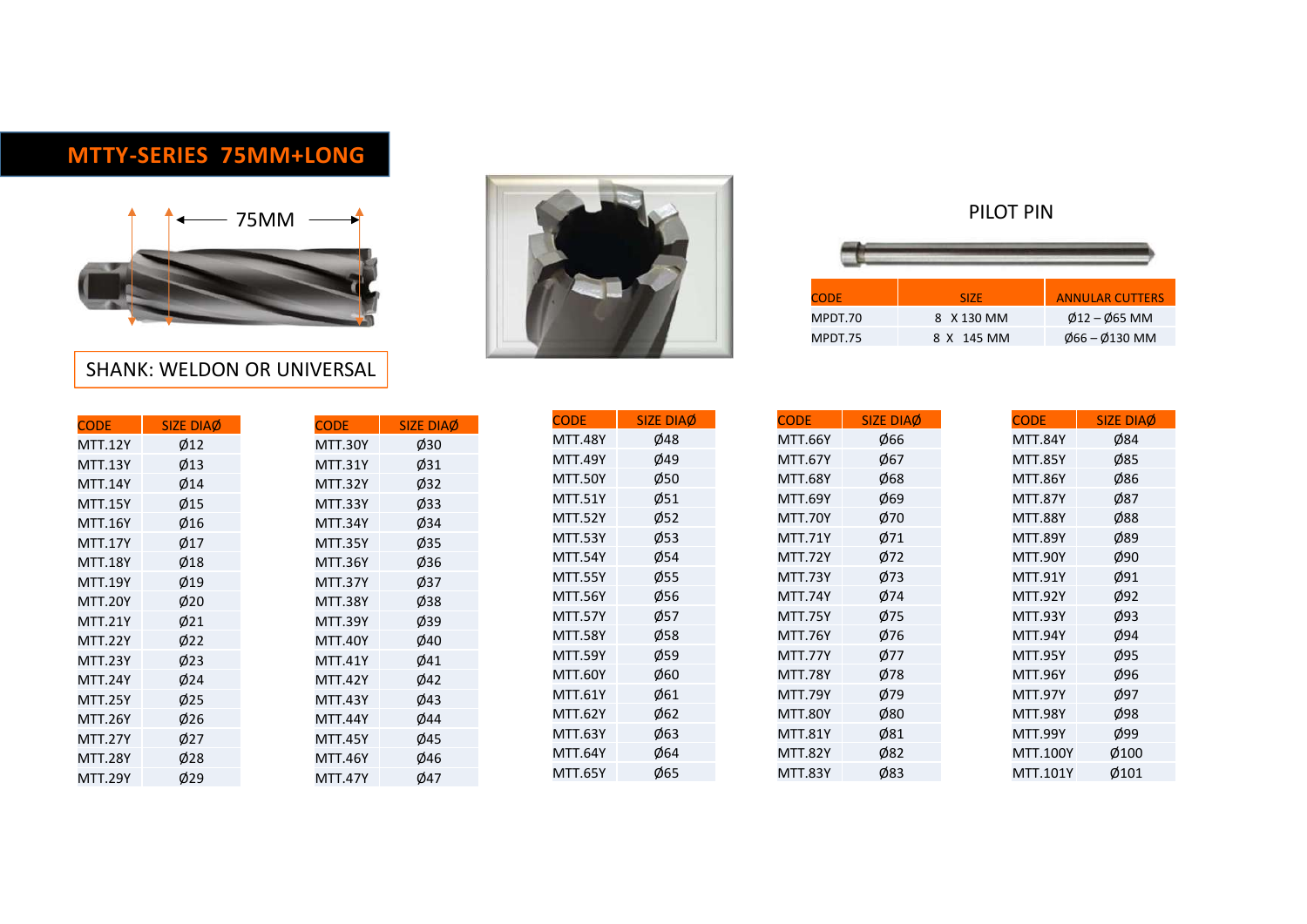## MTTX-SERIES 100MM+LONG





| <b>SHANK: WELDON OR UNIVERSAL</b> |                                                                                                                                                                                                                                                                                                                                                                                                                                                                                              |                                                                                                                                                                                                                                                                                                                |
|-----------------------------------|----------------------------------------------------------------------------------------------------------------------------------------------------------------------------------------------------------------------------------------------------------------------------------------------------------------------------------------------------------------------------------------------------------------------------------------------------------------------------------------------|----------------------------------------------------------------------------------------------------------------------------------------------------------------------------------------------------------------------------------------------------------------------------------------------------------------|
|                                   | <b>CODE</b>                                                                                                                                                                                                                                                                                                                                                                                                                                                                                  | <b>SIZE DIA</b>                                                                                                                                                                                                                                                                                                |
|                                   |                                                                                                                                                                                                                                                                                                                                                                                                                                                                                              | Ø48                                                                                                                                                                                                                                                                                                            |
|                                   |                                                                                                                                                                                                                                                                                                                                                                                                                                                                                              | Ø49                                                                                                                                                                                                                                                                                                            |
|                                   |                                                                                                                                                                                                                                                                                                                                                                                                                                                                                              | Ø50                                                                                                                                                                                                                                                                                                            |
|                                   |                                                                                                                                                                                                                                                                                                                                                                                                                                                                                              | Ø51                                                                                                                                                                                                                                                                                                            |
|                                   |                                                                                                                                                                                                                                                                                                                                                                                                                                                                                              | Ø52                                                                                                                                                                                                                                                                                                            |
|                                   |                                                                                                                                                                                                                                                                                                                                                                                                                                                                                              | Ø53                                                                                                                                                                                                                                                                                                            |
|                                   |                                                                                                                                                                                                                                                                                                                                                                                                                                                                                              | Ø54                                                                                                                                                                                                                                                                                                            |
|                                   | <b>MTT.55X</b>                                                                                                                                                                                                                                                                                                                                                                                                                                                                               | Ø55                                                                                                                                                                                                                                                                                                            |
|                                   |                                                                                                                                                                                                                                                                                                                                                                                                                                                                                              | Ø56                                                                                                                                                                                                                                                                                                            |
|                                   |                                                                                                                                                                                                                                                                                                                                                                                                                                                                                              | Ø57                                                                                                                                                                                                                                                                                                            |
|                                   |                                                                                                                                                                                                                                                                                                                                                                                                                                                                                              | Ø58                                                                                                                                                                                                                                                                                                            |
|                                   |                                                                                                                                                                                                                                                                                                                                                                                                                                                                                              | Ø59                                                                                                                                                                                                                                                                                                            |
|                                   |                                                                                                                                                                                                                                                                                                                                                                                                                                                                                              | Ø60                                                                                                                                                                                                                                                                                                            |
|                                   |                                                                                                                                                                                                                                                                                                                                                                                                                                                                                              | Ø61                                                                                                                                                                                                                                                                                                            |
|                                   |                                                                                                                                                                                                                                                                                                                                                                                                                                                                                              | Ø62                                                                                                                                                                                                                                                                                                            |
|                                   |                                                                                                                                                                                                                                                                                                                                                                                                                                                                                              | Ø63                                                                                                                                                                                                                                                                                                            |
|                                   |                                                                                                                                                                                                                                                                                                                                                                                                                                                                                              | Ø64                                                                                                                                                                                                                                                                                                            |
|                                   |                                                                                                                                                                                                                                                                                                                                                                                                                                                                                              | Ø65                                                                                                                                                                                                                                                                                                            |
|                                   | <b>SIZE DIAØ</b><br>Ø30<br><b>MTT.30X</b><br>Ø31<br><b>MTT.31X</b><br>$\varnothing$ 32<br><b>MTT.32X</b><br>Ø33<br>MTT.33X<br>Ø34<br>MTT.34X<br>$\emptyset$ 35<br><b>MTT.35X</b><br>Ø36<br><b>MTT.36X</b><br>Ø37<br><b>MTT.37X</b><br>Ø38<br><b>MTT.38X</b><br>Ø39<br><b>MTT.39X</b><br>Ø40<br><b>MTT.40X</b><br>Ø41<br><b>MTT.41X</b><br>Ø42<br><b>MTT.42X</b><br>Ø43<br><b>MTT.43X</b><br>Ø44<br><b>MTT.44X</b><br>Ø45<br><b>MTT.45X</b><br>Ø46<br><b>MTT.46X</b><br>Ø47<br><b>MTT.47X</b> | <b>MTT.48X</b><br><b>MTT.49X</b><br><b>MTT.50X</b><br><b>MTT.51X</b><br><b>MTT.52X</b><br><b>MTT.53X</b><br><b>MTT.54X</b><br><b>MTT.56X</b><br><b>MTT.57X</b><br><b>MTT.58X</b><br><b>MTT.59X</b><br><b>MTT.60X</b><br><b>MTT.61X</b><br><b>MTT.62X</b><br><b>MTT.63X</b><br><b>MTT.64X</b><br><b>MTT.65X</b> |



|                                     |                  | PILOT PIN   |                |                        |
|-------------------------------------|------------------|-------------|----------------|------------------------|
|                                     |                  |             |                |                        |
|                                     |                  |             |                |                        |
|                                     |                  | <b>SIZE</b> |                | <b>ANNULAR CUTTERS</b> |
|                                     |                  | 8 X 160 MM  |                | $\emptyset$ 12 – Ø65MM |
|                                     |                  | 8 X 175 MM  |                | Ø66-Ø130 MM            |
|                                     |                  |             |                |                        |
| <b>CODE</b><br>MPDT.100<br>MPDT.110 |                  |             |                |                        |
| 56X                                 | SIZE DIAØ<br>Ø66 | <b>CODE</b> | <b>MTT.84X</b> | SIZE DIAØ<br>Ø84       |

| <b>LONG</b><br>1M |                  |                |                  |                         |                  |
|-------------------|------------------|----------------|------------------|-------------------------|------------------|
|                   |                  |                |                  | <b>CODE</b><br>MPDT.100 | MPDT.110         |
| VERSAL            |                  |                |                  |                         |                  |
| <b>CODE</b>       | <b>SIZE DIAØ</b> | <b>CODE</b>    | <b>SIZE DIAØ</b> | <b>CODE</b>             | <b>SIZE DIAØ</b> |
| <b>MTT.30X</b>    | Ø30              | <b>MTT.48X</b> | Ø48              | <b>MTT.66X</b>          | Ø66              |
| <b>MTT.31X</b>    | Ø31              | <b>MTT.49X</b> | Ø49              | <b>MTT.67X</b>          | Ø67              |
| <b>MTT.32X</b>    | Ø32              | <b>MTT.50X</b> | Ø50              | <b>MTT.68X</b>          | Ø68              |
| MTT.33X           | Ø33              | <b>MTT.51X</b> | Ø51              | <b>MTT.69X</b>          | Ø69              |
| MTT.34X           | Ø34              | <b>MTT.52X</b> | Ø52              | <b>MTT.70X</b>          | Ø70              |
| <b>MTT.35X</b>    | Ø35              | <b>MTT.53X</b> | $\varnothing$ 53 | <b>MTT.71X</b>          | Ø71              |
| <b>MTT.36X</b>    | Ø36              | <b>MTT.54X</b> | Ø54              | <b>MTT.72X</b>          | Ø72              |
| MTT.37X           | Ø37              | <b>MTT.55X</b> | $\emptyset$ 55   | MTT.73X                 | Ø73              |
| <b>MTT.38X</b>    | Ø38              | <b>MTT.56X</b> | Ø56              | <b>MTT.74X</b>          | Ø74              |
| <b>MTT.39X</b>    | Ø39              | <b>MTT.57X</b> | Ø57              | <b>MTT.75X</b>          | Ø75              |
| <b>MTT.40X</b>    | Ø40              | <b>MTT.58X</b> | Ø58              | <b>MTT.76X</b>          | Ø76              |
| <b>MTT.41X</b>    | Ø41              | <b>MTT.59X</b> | Ø59              | <b>MTT.77X</b>          | Ø77              |
| <b>MTT.42X</b>    | Ø42              | <b>MTT.60X</b> | Ø60              | <b>MTT.78X</b>          | Ø78              |
| <b>MTT.43X</b>    | Ø43              | <b>MTT.61X</b> | Ø61              | <b>MTT.79X</b>          | Ø79              |
| <b>MTT.44X</b>    | Ø44              | <b>MTT.62X</b> | Ø62              | <b>MTT.80X</b>          | Ø80              |
| <b>MTT.45X</b>    | Ø45              | <b>MTT.63X</b> | Ø63              | <b>MTT.81X</b>          | Ø81              |
| <b>MTT.46X</b>    | Ø46              | <b>MTT.64X</b> | Ø64              | <b>MTT.82X</b>          | Ø82              |
| <b>MTT.47X</b>    | Ø47              | <b>MTT.65X</b> | Ø65              | <b>MTT.83X</b>          | Ø83              |
|                   |                  |                |                  |                         |                  |

|                                  |                                  |                           |                  | PILOT PIN                        |                        |
|----------------------------------|----------------------------------|---------------------------|------------------|----------------------------------|------------------------|
|                                  |                                  |                           |                  |                                  |                        |
|                                  |                                  | <b>CODE</b>               |                  | <b>SIZE</b>                      | <b>ANNULAR CUTTERS</b> |
|                                  |                                  | <b>MPDT.100</b>           |                  | 8 X 160 MM                       | $Ø12-O65MM$            |
|                                  |                                  | MPDT.110                  |                  | 8 X 175 MM                       | Ø66-Ø130 MM            |
|                                  |                                  |                           |                  |                                  |                        |
| <b>CODE</b>                      | <b>SIZE DIAØ</b>                 | <b>CODE</b>               | <b>SIZE DIAØ</b> | <b>CODE</b>                      | SIZE DIAØ              |
| <b>MTT.48X</b>                   | Ø48                              | <b>MTT.66X</b>            | Ø66              | <b>MTT.84X</b>                   | Ø84                    |
| <b>MTT.49X</b>                   | Ø49                              | <b>MTT.67X</b>            | Ø67              | <b>MTT.85X</b>                   | Ø85                    |
| <b>MTT.50X</b>                   | $\emptyset$ 50<br>$\emptyset$ 51 | <b>MTT.68X</b><br>MTT.69X | Ø68<br>Ø69       | <b>MTT.86X</b><br><b>MTT.87X</b> | Ø86<br>Ø87             |
| <b>MTT.51X</b><br><b>MTT.52X</b> | $\phi$ 52                        | <b>MTT.70X</b>            | Ø70              | <b>MTT.88X</b>                   | Ø88                    |
| <b>MTT.53X</b>                   | $\varnothing$ 53                 | <b>MTT.71X</b>            | Ø71              | <b>MTT.89X</b>                   | Ø89                    |
| <b>MTT.54X</b>                   | $\emptyset$ 54                   | <b>MTT.72X</b>            | Ø72              | <b>MTT.90X</b>                   | Ø90                    |
| <b>MTT.55X</b>                   | $\emptyset$ 55                   | MTT.73X                   | Ø73              | MTT.91X                          | Ø91                    |
| <b>MTT.56X</b>                   | Ø56                              | MTT.74X                   | Ø74              | <b>MTT.92X</b>                   | Ø92                    |
| <b>MTT.57X</b>                   | $\phi$ 57                        | <b>MTT.75X</b>            | Ø75              | <b>MTT.93X</b>                   | Ø93                    |
| <b>MTT.58X</b>                   | $\emptyset$ 58                   | <b>MTT.76X</b>            | Ø76              | <b>MTT.94X</b>                   | Ø94                    |
| <b>MTT.59X</b>                   | $\emptyset$ 59                   | MTT.77X                   | Ø77              | <b>MTT.95X</b>                   | Ø95                    |
| MTT.60X                          | Ø60                              | <b>MTT.78X</b>            | Ø78              | <b>MTT.96X</b>                   | Ø96                    |
| MTT.61X                          | Ø61                              | <b>MTT.79X</b>            | Ø79              | <b>MTT.97X</b>                   | Ø97                    |
| MTT.62X                          | Ø62                              | <b>MTT.80X</b>            | Ø80              | <b>MTT.98X</b>                   | Ø98                    |
| MTT.63X                          | Ø63                              | <b>MTT.81X</b>            | Ø81              | <b>MTT.99X</b>                   | Ø99                    |
| <b>MTT.64X</b>                   | Ø64                              | <b>MTT.82X</b>            | Ø82              | MTT.100X                         | Ø100                   |
| MTT.65X                          | Ø65                              | <b>MTT.83X</b>            | Ø83              | MTT.101X                         | $\emptyset$ 101        |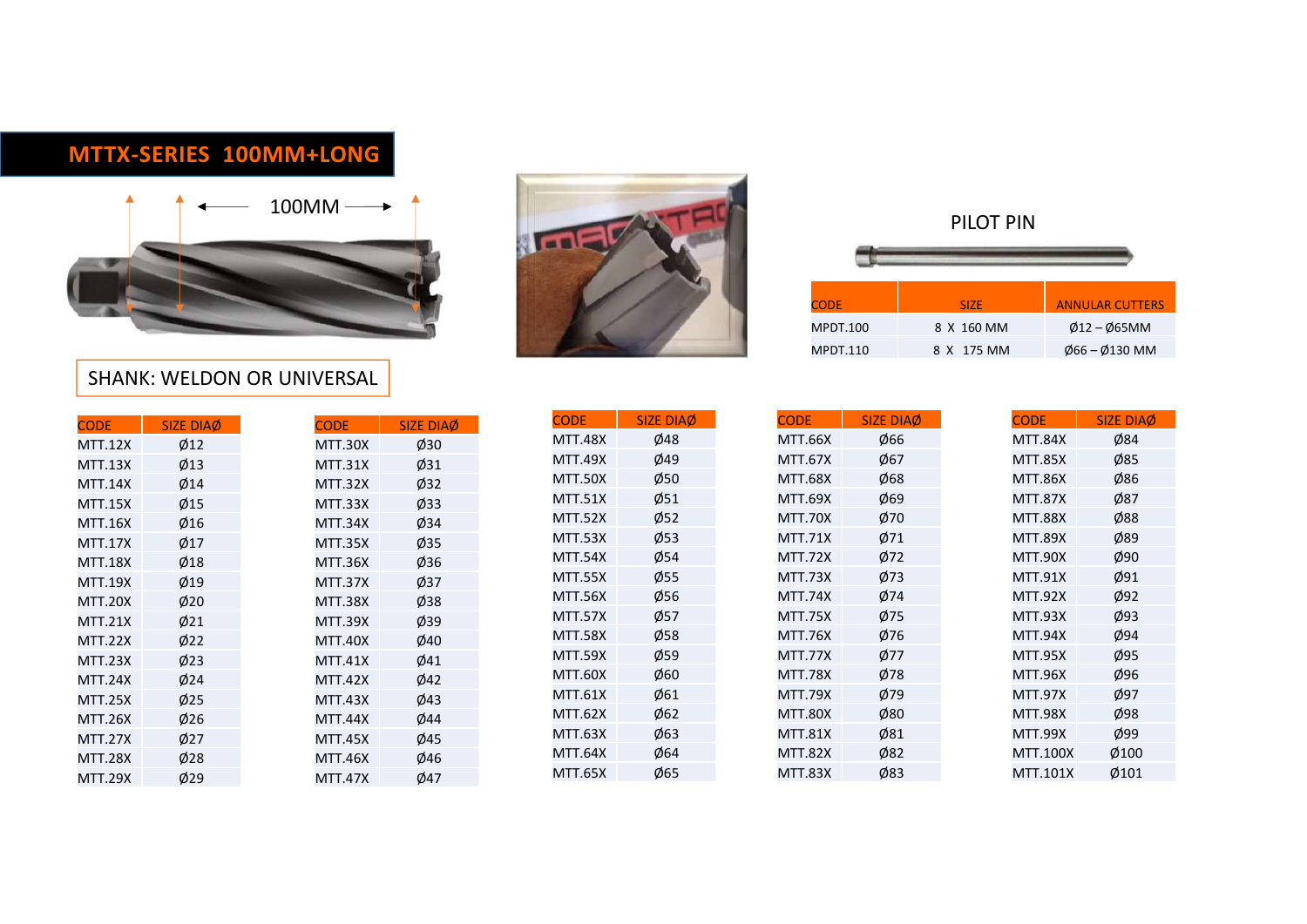#### WHY MACSTROC TCT ?

Macstroc broach cutters are built with high-performance tungsten carbide tips. And can be used on various materials, like steel plate, copper, aluminum, difficult materials, cast iron, and stainless steel .

Macstroc uses a special multi-cut geometry with ply-cutting reduces friction to attain better performance and removal of chips while drilling. Thus it's life expanded up to 2X time. This cutters are stable made and can use with high speed, which provides a satisfactory result of clean and smooth hole surface. The product is mainly used to process the hole of steel component, such as steel structure project, railway traffic, bridging, shipbuilding, machine manufacture, aviation and spaceflight.

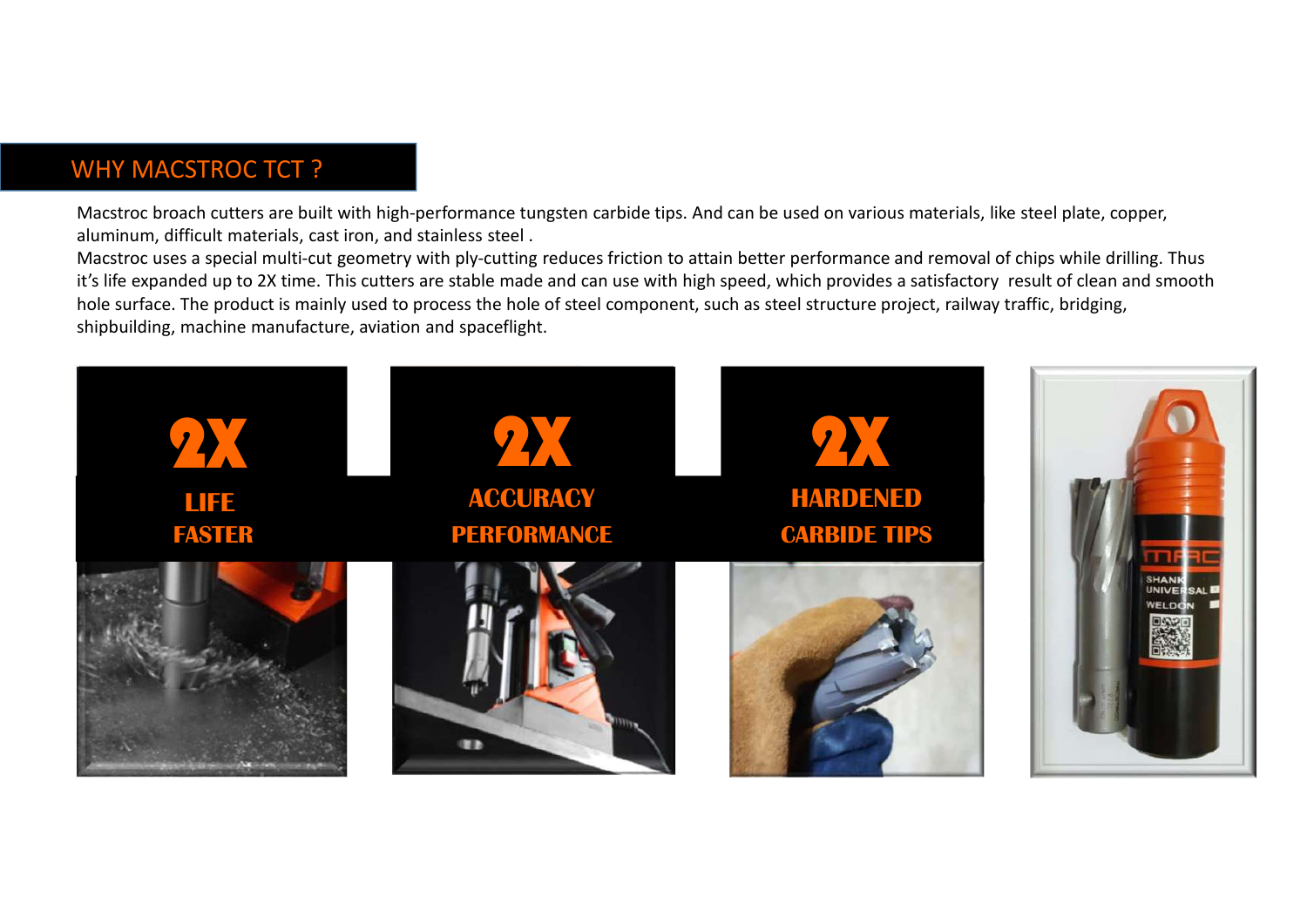## ACCESSORIES FOR MAGNETIC DRILL

#### EXTENSION ADAPTERS FOR CUTTERS



## QUICK-IN ARBOR FOR MAGNETIC DRILL



#### ARBOR FOR MAGNETIC DRILL

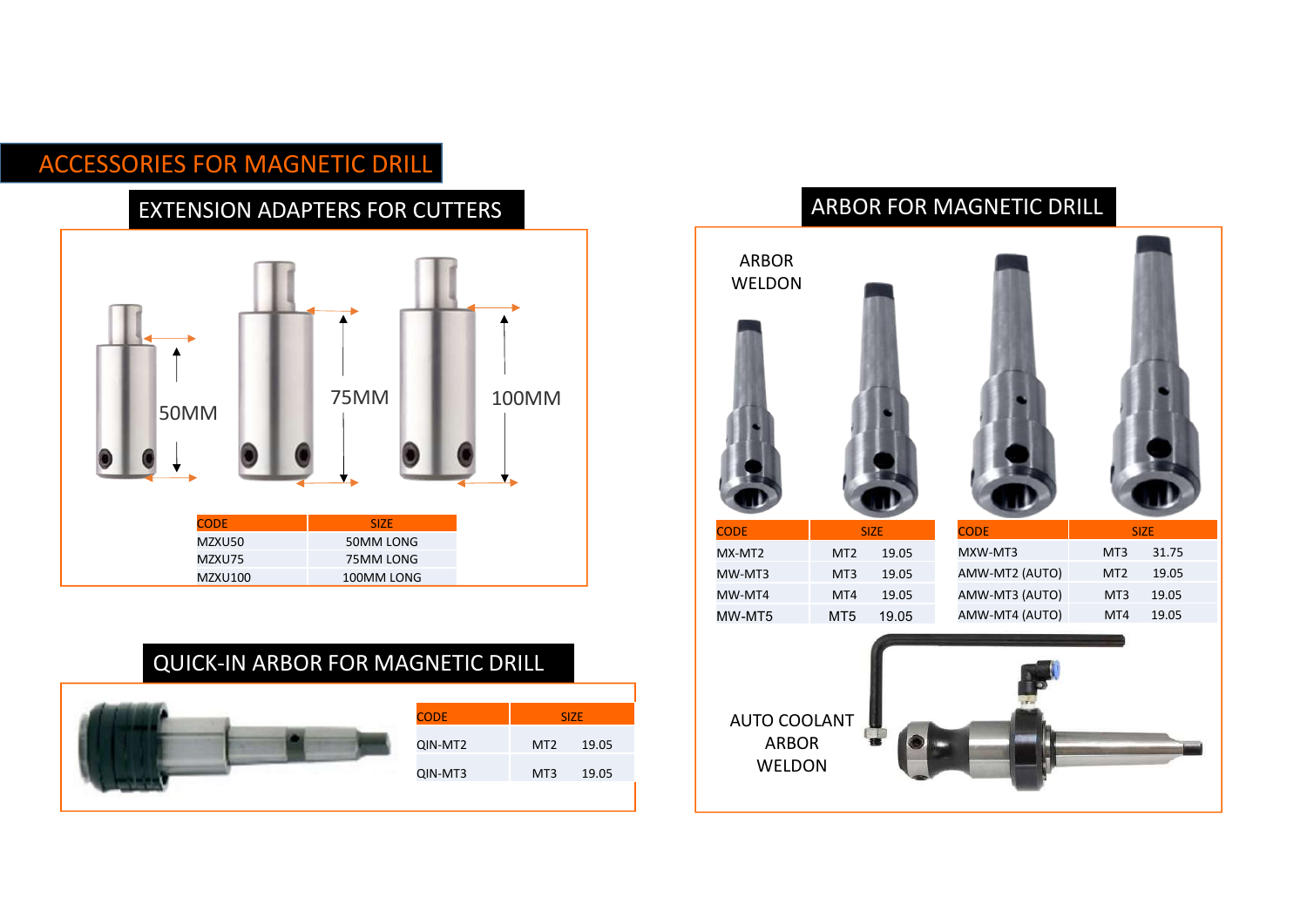# ACCESSORIES FOR MAGNETIC DRILL



Fein adapter (QUICKIN) for Weldon-shank



CODE:MFX-03 CODE:MZXU-01

Thread Adapter for twistdrill chucks



CODE:MZXU-B16

Chuck adapter B16 connection

| <b>CODE</b> | <b>DESCRIPTION</b>           |  |
|-------------|------------------------------|--|
| ABR.2-B16   | ARBOR MT2 - B16              |  |
| ABR.3-B16   | ARBOR MT3 - B16              |  |
|             |                              |  |
|             | <b>COUNTERSINKS - WELDON</b> |  |
|             | 石画人                          |  |





CODE : CHUK13-T TWIST DRILL-CHUCK THREAD -13



CODE : CHUK16-B16